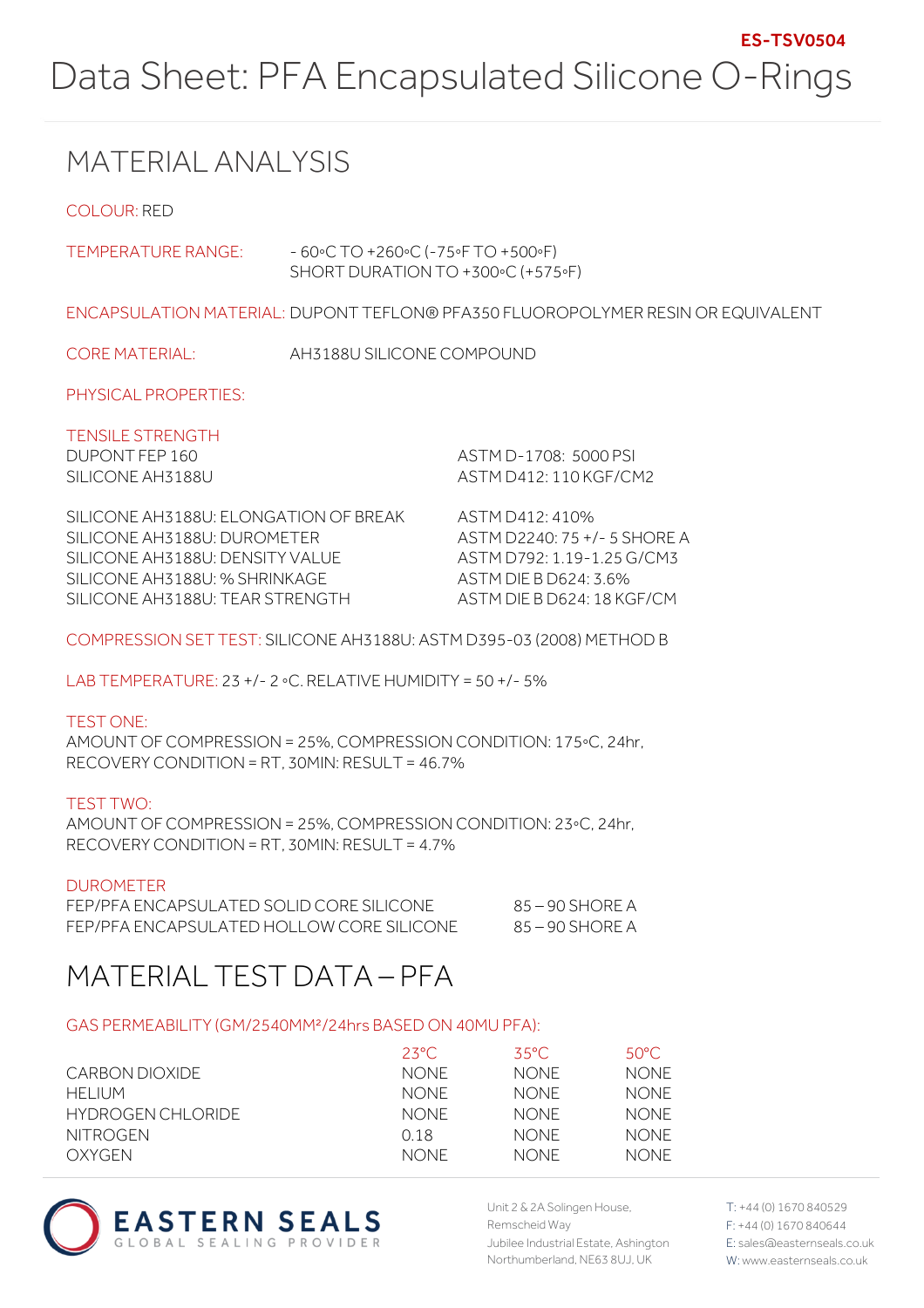#### VAPOUR PERMEABILITY (GM/2540MM²/24hrs BASED ON 40MU PFA):

|                                  | $23^{\circ}$ C | $35^{\circ}$ C | 50°C        |
|----------------------------------|----------------|----------------|-------------|
| ACETIC ACID (ETHANOIC ACID)      | <b>NONE</b>    | 0.42           | <b>NONE</b> |
| ACETONE (ETHANONE)               | <b>NONE</b>    | 0.42           | <b>NONE</b> |
| <b>BENZENE</b>                   | 0.15           | 0.64           | <b>NONE</b> |
| N-BUTYL ETHER                    | 0.08           | <b>NONE</b>    | 0.65        |
| <b>DECANE</b>                    | 0.72           | <b>NONE</b>    | 1.03        |
| <b>ETHANOL</b>                   | 0.11           | 0.69           | <b>NONE</b> |
| ETHYL ACETATE (ETHYL ETHANOATE   | 0.06           | 0.77           | 2.90        |
| <b>HFXANF</b>                    | <b>NONE</b>    | 0.57           | <b>NONE</b> |
| HYDROCHLORIC ACID 20%            | <b>NONE</b>    | <b>NONE</b>    | <b>NONE</b> |
| METHANOL                         | <b>NONE</b>    | <b>NONE</b>    | 5.61        |
| PIPERIDINE (PENTAMETHYLENEAMINE) | 0.04           | <b>NONE</b>    | <b>NONE</b> |
| SODIUM HYDROXIDE 50%             | <b>NONE</b>    | <b>NONE</b>    | <b>NONE</b> |
| <b>SULPHURIC ACID</b>            | <b>NONE</b>    | <b>NONE</b>    | <b>NONE</b> |
| <b>TETRACHLOROMETHANE</b>        | 0.11           | 0.31           | <b>NONE</b> |
| <b>TOLUENE</b>                   | 0.37           | <b>NONE</b>    | 2.93        |
| WATER                            | 0.09           | 0.45           | 0.89        |

#### ABSORPTION (168HRS AT TEMPERATURE STATED, PFA & FEP):

|                              | TEST TEMP °C | RANGE OF WEIGHT GAIN |
|------------------------------|--------------|----------------------|
| <b>ANILINE</b>               | 185          | $0.3$ TO 0.4%        |
| <b>ACETOPHENONE</b>          | 201          | 0.6 TO 0.8%          |
| <b>BENZALDEHYDE</b>          | 179          | 0.4 TO 0.5%          |
| <b>BROMINE</b>               | 22           | 0.5% (PFA ONLY)      |
| <b>CHLORINE</b>              | 120          | 0.5 TO 0.6%          |
| CHLOROSULPHONIC ACID         | 150          | 0.7 TO 0.8%          |
| CHROMIC ACID 50%             | 120          | 0.01% BOTH           |
| DIMTHYL SULPHOXIDE           | 190          | 0.1 TO 0.2%          |
| <b>FERRIC CHLORIDE 25%</b>   | 100          | 0.01% BOTH           |
| FREON 113                    | 47           | 1.2% (PFA ONLY)      |
| <b>HYDROCHLORIC ACID 37%</b> | 120          | 0.01 TO 0.03%        |
| <b>ISO-OCTANE</b>            | 99           | 0.7 TO 0.8%          |
| <b>NITROBENZENE</b>          | 210          | 0.7 TO 0.9%          |
| <b>PERCHLOROETHYLENE</b>     | 121          | 2.0 TO 2.3%          |
| PHOSPHORIC ACID              | 100          | 0.01% BOTH           |
| SULPHURYL CHLORIDE           | 68           | 1.7 TO 2.7%          |
| TETRACHLOROMETHANE           | 78           | 2.3 TO 2.4%          |
| <b>TOLUENE</b>               | 110          | 0.7 TO 0.8%          |
| <b>TRIBUTYL PHOSPHATE</b>    | 200          | 1.8 TO 2.0%          |
| <b>ZINC CHLORIDE</b>         | 100          | 0.01% TO 0.03%       |



Unit 2 & 2A Solingen House, Remscheid Way Jubilee Industrial Estate, Ashington Northumberland, NE63 8UJ, UK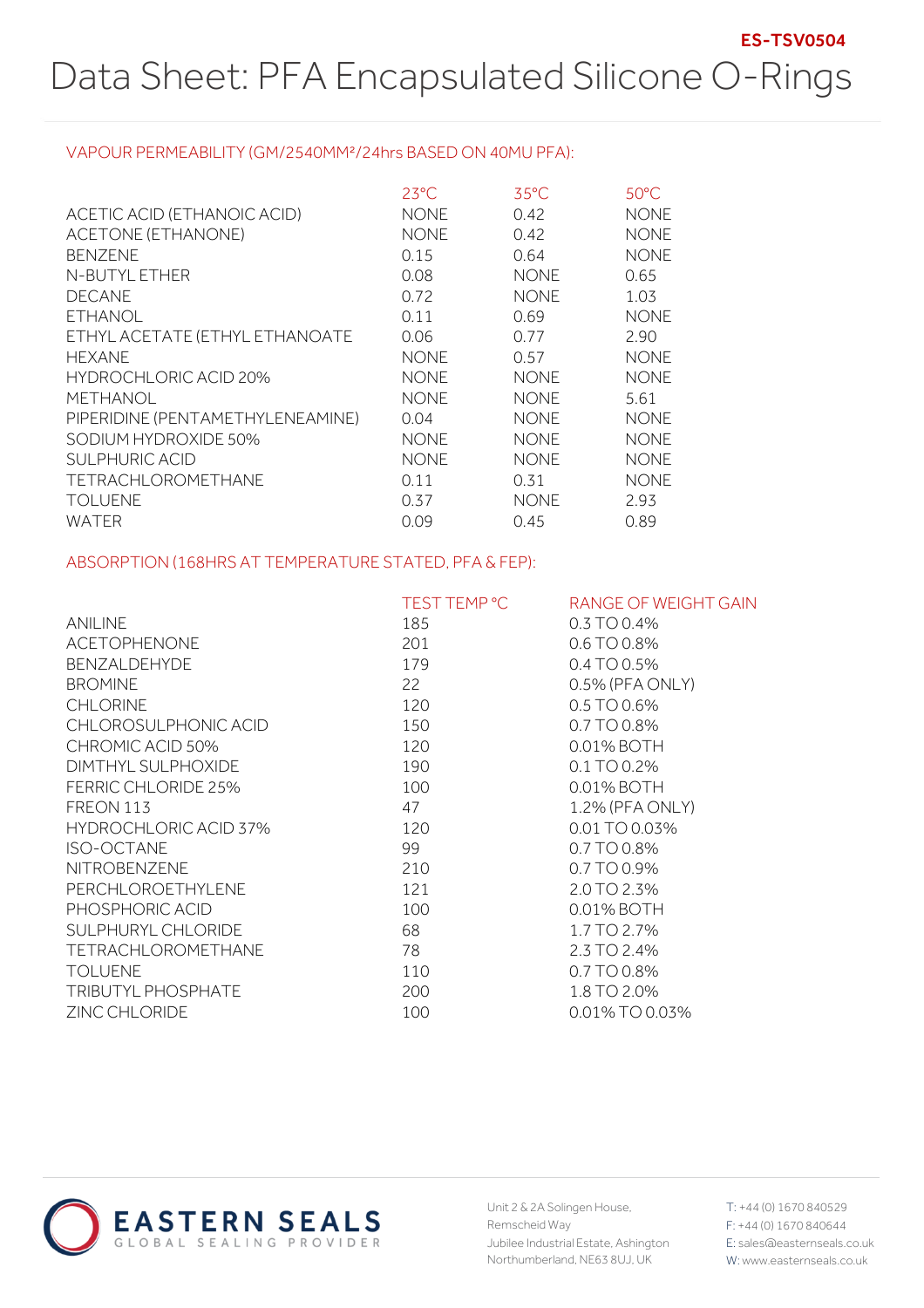#### ABSORPTION (LONG TERM AT TEMPERATURE STATED, PFA & FEP):

|                                 | TEST TEMP. °C | RANGE OF WEIGHT GAIN |
|---------------------------------|---------------|----------------------|
| ACETONE (ETHANONE)              | 50            | 0.4% ON 12MONTHS     |
| AMMONIUM HYDROXIDE              | 70            | 0.1% ON 12MONTHS     |
| ETHANOL 95%                     | 50            | 0.01% ON 12MONTHS    |
| ETHANOL 95%                     | 70            | 0.01% ON 2WEEKS      |
| ETHYL ACETATE (ETHYL ETHANOATE) | 50            | 0.7% ON 12MONTHS     |
| <b>HYDROCHLORIC ACID 10%</b>    | 70            | 0.01% ON 12MONTHS    |
| NITRIC ACID 10%                 | 70            | 0.1% ON 12MONTHS     |
| SODIUM HYDROXIDE 10%            | 70            | 0.1% ON 12MONTHS     |
| SULPHURIC ACID 30%              | 70            | 0.01% ON 12MONTHS    |
| <b>TETRACHLOROMETHANE</b>       | 50            | 1.6% ON 12MONTHS     |
| <b>TETRACHLOROMETHANE</b>       | 70            | 1.9% ON 2WEEKS       |
| <b>TOLUENE</b>                  | 50            | 0.6% ON 12MONTHS     |
| TOI UFNF                        | 70            | 0.6% ON 2WFFKS       |

#### SPECIFICATIONS

Manufactured to meet the requirements of; AS568/BS1806 tolerance specifications.

#### RESTRICTION OF HAZARDOUS SUBSTANCES (ROHS)

The restrictions of the use of certain Hazardous Substances (ROHS) Directives 2002/95/EC and 2002/96/EG came into force on 1st July 2006.

We recognise these requirements and declare that all products sold by us do comply with the European Directives.

#### REGISTRATION, EVALUATION, AUTHORISATION AND RESTRICTION OF CHEMICALS (REACH)

The EU Regulations (EC 1907/2006) came into force on 1st June 2007. We are familiar with the European Regulation on chemicals being the producer of products from raw materials. The elements of our product that could be considered chemical based are in actual fact rubber, being Silicon and is classified in the Regulations as polymers and is therefore exempt.

# COMPLIANCES - FEP/PFA ENCAPSULATION

#### FDA

The clear TEFLON FEP/PFA Encapsulation of our Encapsulated 'O' Ring complies with Part 177 of Title 21 of the Food and Drug Administration regulations for safe use as articles or components of articles for producing, manufacturing, processing, preparing, treating, packing, transporting or holding food in accordance with FDA regulation 21.CFR.177.1550.

#### 3A® SANITARY STANDARD

Further, we can advise that Table One (attached) of number 20-22 3A® Sanitary Standard documents that FEP and PFA materials, to the previously mentioned FDA 21.CFR.177.1550 Compliance standard, is also compliant to this 3A® Sanitary Standard Number 20-22.

#### USP CLASS VI

Teflon® FEP/PFA fluoropolymers have been tested in accordance with USP Protocol and meet the requirements of a USP Class VI plastic.



Unit 2 & 2A Solingen House, Remscheid Way Jubilee Industrial Estate, Ashington Northumberland, NE63 8UJ, UK